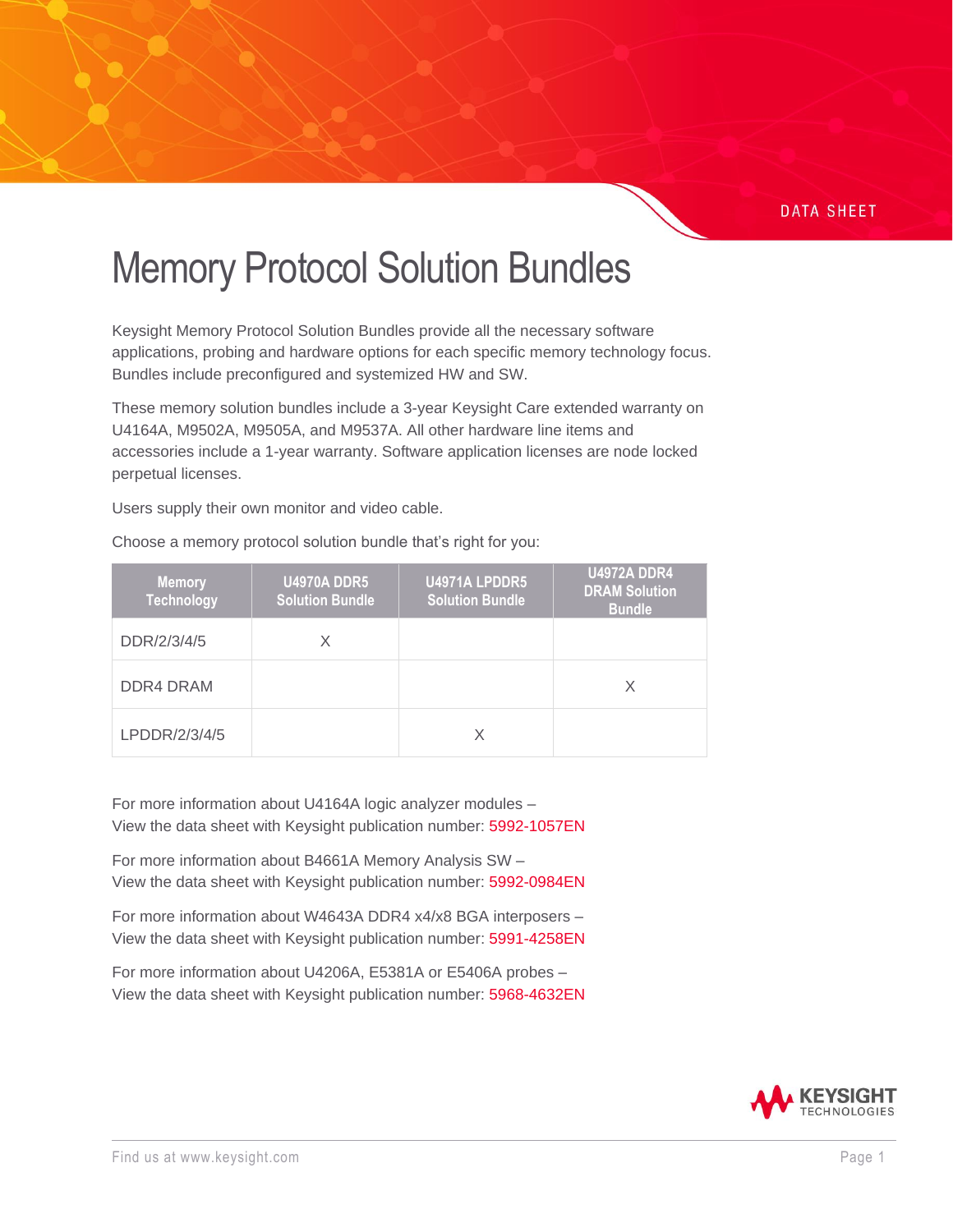# U4970A: DDR5 Bundle (M9502A Chassis U4164A Logic Analyzer)

| <b>U4970A DDR5 Bundle Contents</b> |          |                                                                                 |  |  |
|------------------------------------|----------|---------------------------------------------------------------------------------|--|--|
| <b>Model Number</b>                | Quantity | <b>Description</b>                                                              |  |  |
| U4164A                             | 1        | Logic Analyzer Module, 136 ch, 12.5 GHz TZ, 5 GHz<br>Timing, 350 MHz base, 2 Mb |  |  |
| U4164A-02G                         | 1        | Increase maximum speeds: state to 4 Gb/s (2.5 GHz) and<br>timing to 10 GHz      |  |  |
| U4164A-008                         | 1        | Increase maximum memory depth to 8Mb                                            |  |  |
| R-55A-001-1                        | 1        | KeysightCare Assured First Year Support (on U4164A)                             |  |  |
| R-51B-001-3C                       | 1        | Extended Warranty - Return to Keysight - 3 years (on<br>U4164A)                 |  |  |
| M9502A                             | 1        | AXIe Chassis: 2-slot with Integrated System Module                              |  |  |
| M9502A-U20                         | 1        | ESM with USB 2.0                                                                |  |  |
| R-55A-001-1                        | 1        | KeysightCare Assured First Year Support (on M9502A)                             |  |  |
| R-51B-001-3C                       | 1        | Extended Warranty - Return to Keysight - 3 years (on<br>M9502A)                 |  |  |
| M9537A                             | 1        | AXIe High Performance Embedded Controller                                       |  |  |
| Y1206A                             | 1        | USB keyboard and optical mouse                                                  |  |  |
| M9537A-M16                         | 1        | Memory, 16GB                                                                    |  |  |
| M9537A-W16                         | 1        | Windows 10 option                                                               |  |  |
| R-55A-001-1                        | 1        | KeysightCare Assured First Year Support (on M9537A)                             |  |  |
| R-51B-001-3C                       | 1        | Extended Warranty - Return to Keysight - 3 years (on<br>M9537A)                 |  |  |
| B4661A                             | 1        | Memory Analysis Software for Logic Analyzers                                    |  |  |
| B4661A-1FP                         | 1        | DDR/2/3/4 Listing Decoder, fixed perpetual license                              |  |  |
| B4661A-2FP                         | 1        | LPDDR/2/3/4 Listing Decoder, fixed perpetual license                            |  |  |
| B4661A-3FP                         | 1        | DDR/2/3/4 and LPDDR/2/3/4 Compliance Validation, fixed<br>perpetual license     |  |  |
| B4661A-4FP                         | 1        | DDR3/4, LPDDR2/3/4, and ONFi Analysis, fixed perpetual<br>license               |  |  |
| B4661A-5FP                         | 1        | DDR5 Analysis and Compliance Validation, fixed perpetual<br>license             |  |  |
| U4206A                             | 1        | Probe, 34 Channel Soft Touch Pro 4x 160-pin Direct<br>connect                   |  |  |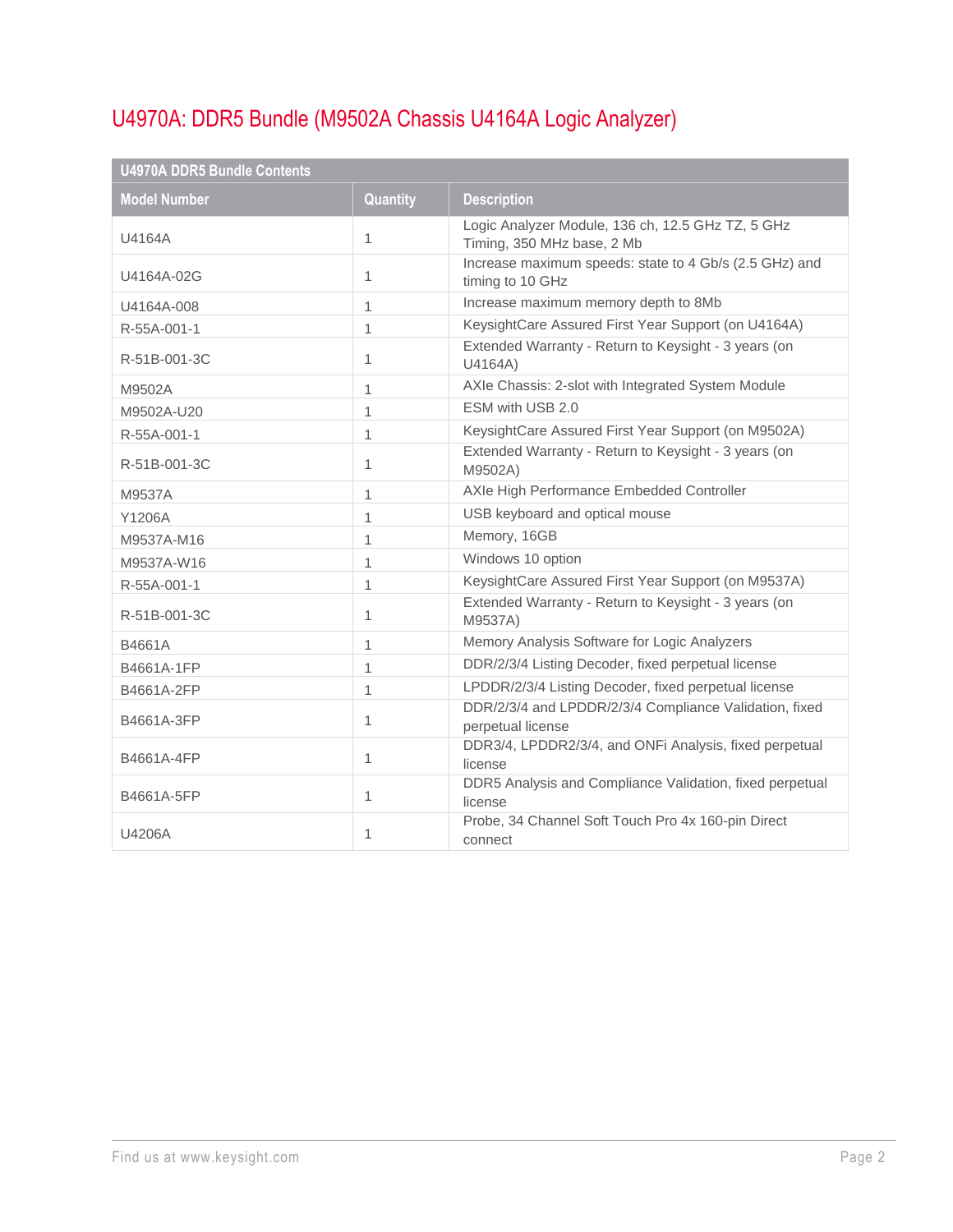# U4971A: LPDDR5 Bundle (M9502A Chassis U4164A Logic Analyzer)

| <b>U4971A LPDDR5 Bundle Contents</b> |                 |                                                                                          |  |  |
|--------------------------------------|-----------------|------------------------------------------------------------------------------------------|--|--|
| <b>Model Number</b>                  | <b>Quantity</b> | <b>Description</b>                                                                       |  |  |
| U4164A                               | 1               | Logic Analyzer Module, 136 ch, 12.5 GHz TZ, 5 GHz<br>Timing, 350 MHz base, 2 Mb          |  |  |
| U4164A-02G                           | 1               | Increase maximum speeds: state to 4 Gb/s (2.5 GHz) and<br>timing to 10 GHz               |  |  |
| U4164A-400                           | 1               | Increase maximum memory depth to 400Mb                                                   |  |  |
| R-55A-001-1                          | 1               | KeysightCare Assured First Year Support (on U4164A)                                      |  |  |
| R-51B-001-3C                         | 1               | Extended Warranty - Return to Keysight - 3 years (on<br>U4164A)                          |  |  |
| M9502A                               | 1               | AXIe Chassis: 2-slot with Integrated System Module                                       |  |  |
| M9502A-U20                           | 1               | ESM with USB 2.0                                                                         |  |  |
| R-55A-001-1                          | 1               | KeysightCare Assured First Year Support (on M9502A)                                      |  |  |
| R-51B-001-3C                         | 1               | Extended Warranty - Return to Keysight - 3 years (on<br>M9502A)                          |  |  |
| M9537A                               | 1               | AXIe High Performance Embedded Controller                                                |  |  |
| Y1206A                               | 1               | USB keyboard and optical mouse                                                           |  |  |
| M9537A-M16                           | 1               | Memory, 16GB                                                                             |  |  |
| M9537A-W16                           | 1               | Windows 10 option                                                                        |  |  |
| R-55A-001-1                          | 1               | KeysightCare Assured First Year Support (on M9537A)                                      |  |  |
| R-51B-001-3C                         | 1               | Extended Warranty - Return to Keysight - 3 years (on<br>M9537A)                          |  |  |
| B4661A                               | 1               | Memory Analysis Software for Logic Analyzers                                             |  |  |
| B4661A-1FP                           | 1               | DDR/2/3/4 Listing Decoder, fixed perpetual license                                       |  |  |
| B4661A-2FP                           | 1               | LPDDR/2/3/4 Listing Decoder, fixed perpetual license                                     |  |  |
| B4661A-3FP                           | 1               | DDR/2/3/4 and LPDDR/2/3/4 Compliance Validation, fixed<br>perpetual license              |  |  |
| B4661A-4FP                           | 1               | DDR3/4, LPDDR2/3/4, and ONFi Analysis, fixed perpetual<br>license                        |  |  |
| B4661A-6FP                           | 1               | LPDDR5 Analysis and Compliance Validation, fixed<br>perpetual license                    |  |  |
| U4206A                               | 1               | Probe, 34 Channel Soft Touch Pro 4x 160-pin Direct<br>connect                            |  |  |
| U4201A                               | 4               | Logic Analyzer cable for use with individual probes                                      |  |  |
| E5381B                               | $\overline{2}$  | Probe, 17 channel differential flying leads, connects to 90-<br>pin Logic Analyzer cable |  |  |
| E5382B                               | 1               | Probe, 17 channel single-ended flying leads, connects to<br>90-pin Logic Analyzer cable  |  |  |
| E5406A                               | 4               | Probe, 34 channel, Soft Touch Pro, single-ended, connects<br>to 90-pin cable             |  |  |
| E5403A                               | 4               | Kit of 5 retention modules for Pro Series Soft Touch<br><b>Connectorless Probes</b>      |  |  |